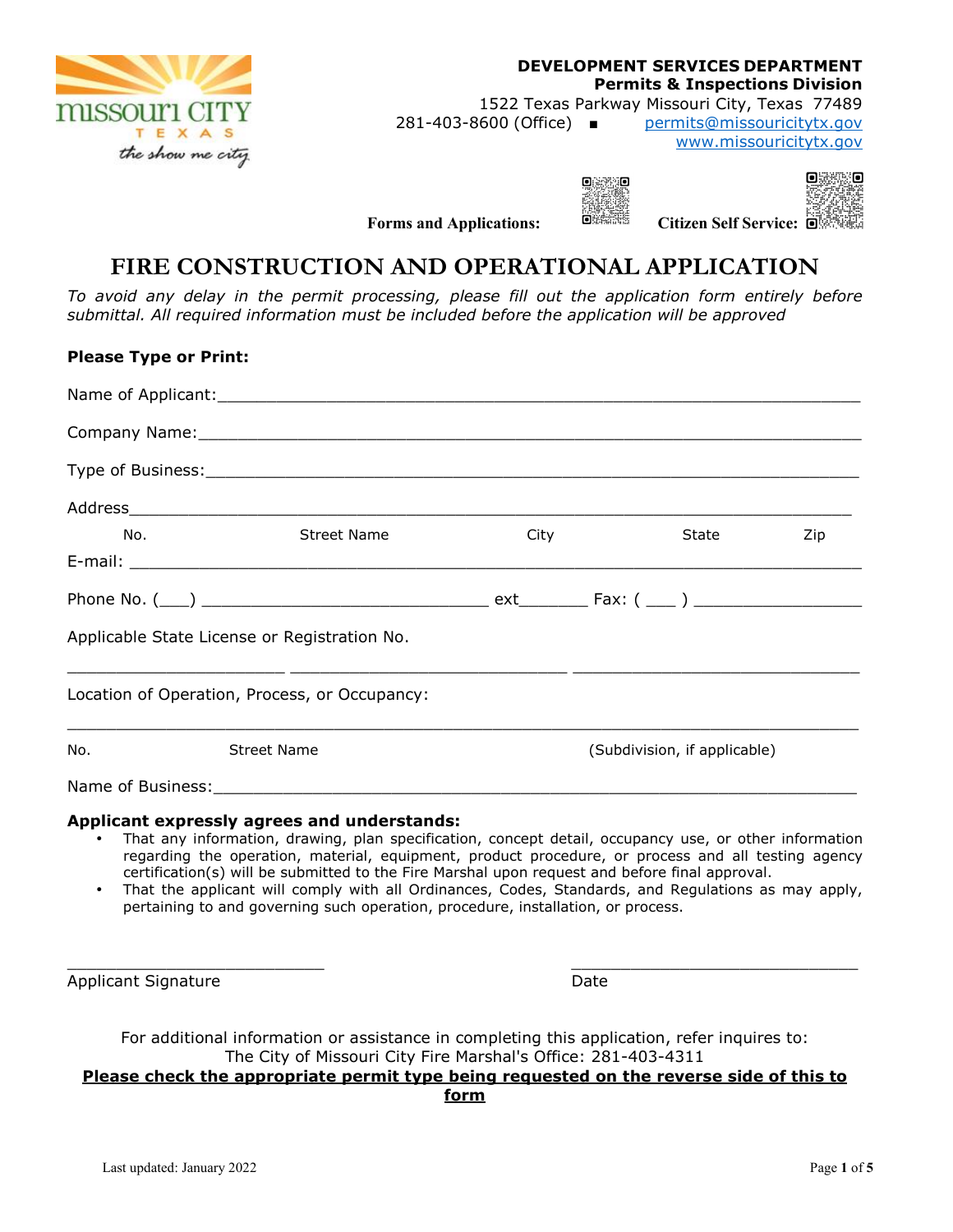

### **DEVELOPMENT SERVICES DEPARTMENT Permits & Inspections Division**

1522 Texas Parkway Missouri City, Texas 77489 281-403-8600 (Office) ■ permits@missouricitytx.gov

www.missouricitytx.gov

 $0.3330$ 



**Forms and Applications: EXAMPLE Citizen Self Service: EXAMPLE** 

**Where work is started before obtaining applicable permit …THE FEE SHALL BE DOUBLED! Plan review fees include initial review and 1st resubmittal. Additional fees apply to subsequent reviews.** 

**Permit fees include initial inspection. Additional fees apply to all reinspections.** 

| <b>Building Permit Plan Review Fees</b> | <b>Plan</b><br><b>Review</b><br><b>Fee</b> | <b>Permit</b><br><b>Fee</b> |
|-----------------------------------------|--------------------------------------------|-----------------------------|
|                                         |                                            | See<br>applicable           |
| Fire- Building Review                   | \$200.00                                   | building<br>permit          |
| Total Fees:   \$                        |                                            |                             |

| <b>Construction Permits</b> |                                                                                                                         | Plan<br><b>Review</b><br>Fee | <b>Permit</b><br>Fee |
|-----------------------------|-------------------------------------------------------------------------------------------------------------------------|------------------------------|----------------------|
|                             | Automatic Fire - extinguishing systems (By Total SF)                                                                    |                              |                      |
| $\Box$                      | Fire sprinkler system installation (First 10,000 SF)                                                                    | \$150.00                     | \$187.5              |
| □                           | Each additional 10,000 SF                                                                                               | \$75.00                      | \$62.50              |
| □                           | Remove, add or relocate 1 - 25 sprinkler heads                                                                          | \$100.00                     | \$125.00             |
| □                           | Remove, add or relocate over 25 sprinkler heads                                                                         | \$125.00                     | \$125.00             |
| $\Box$                      | Fixed fire extinguishing systems                                                                                        | \$100.00                     | \$75.00              |
| $\Box$                      | Battery systems (liquid capacity over 50 gallons)                                                                       | \$100.00                     | \$110.00             |
| $\Box$                      | Compressed gases                                                                                                        | \$150.00                     | \$150.00             |
| $\Box$                      | Fire Alarm and detection systems and related equipment (automatic, manual and/or<br>monitored) first 20,000 SF          | \$93.75                      | \$125.00             |
| $\Box$                      | Fire Alarm and detection systems and related equipment (automatic, manual and/or<br>monitored) per additional 20,000 SF | \$52.00                      | \$62.50              |
| $\Box$                      | Fire Pumps and related equipment                                                                                        | \$100.00                     | \$125.00             |
| $\Box$                      | Flammable and combustible liquids                                                                                       | \$93.75                      | \$125.00             |
| $\Box$                      | Gates or barriers across roadways or private drives                                                                     | \$70.00                      | \$100.00             |
| $\Box$                      | Hazardous material                                                                                                      | \$250.00                     | \$250.00             |
| $\Box$                      | <b>Industrial Ovens</b>                                                                                                 | \$100.00                     | \$100.00             |
| $\Box$                      | LP Gas                                                                                                                  | \$100.00                     | \$110.00             |
| $\Box$                      | Private Fire Hydrants (Per hydrant installation)                                                                        | \$31.20                      | \$100.00             |
| $\Box$                      | Smoke control or smoke exhaust systems                                                                                  | \$100.00                     | \$100.00             |
| $\Box$                      | Spraying or dipping                                                                                                     | \$150.00                     | \$187.50             |
| $\Box$                      | Standpipe systems (per 2 connections)                                                                                   | \$150.00                     | \$125.00             |
| $\Box$                      | Temporary membrane structures and tents (over 400 Sq. Ft., if open on all sides over 700<br>$Sq. Ft.$ )                 | \$100.00                     | \$150.00             |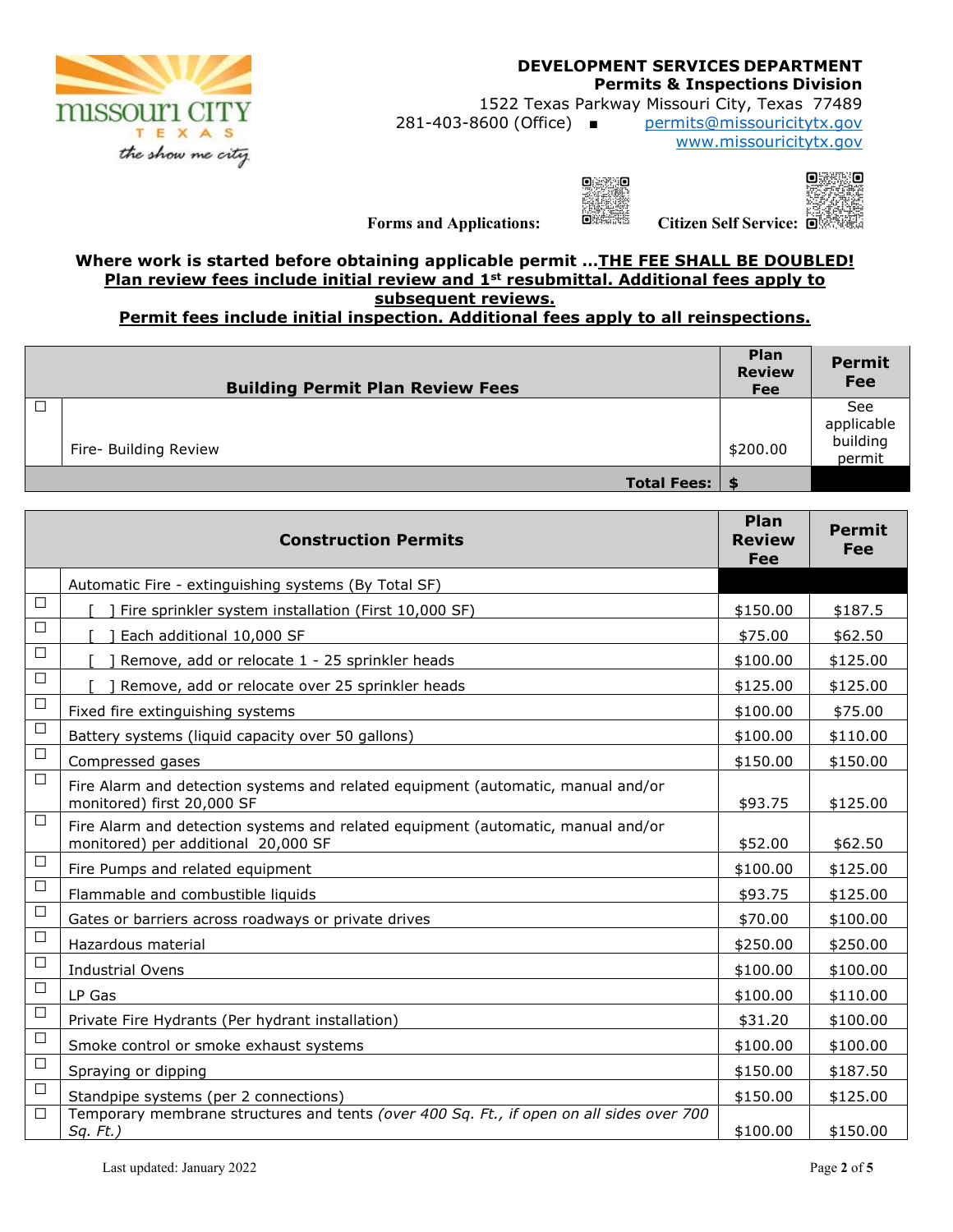

# **DEVELOPMENT SERVICES DEPARTMENT**

**Permits & Inspections Division** 

1522 Texas Parkway Missouri City, Texas 77489<br>281-403-8600 (Office) ■ permits@missouricitytx.gov

permits@missouricitytx.gov www.missouricitytx.gov

| oezhk<br><b>Forms and Applications:</b>                                                                                                                                           | Citizen Self Service: 回答 |          |
|-----------------------------------------------------------------------------------------------------------------------------------------------------------------------------------|--------------------------|----------|
| Underground private fire mains                                                                                                                                                    | \$150.00                 | \$187.50 |
| Single Family Residential automatic fire sprinkler shall be exempt from payment, but shall<br>obtain a permit and have the required plans reviewed and acceptance test inspection |                          |          |
| <b>Total Fees:</b>                                                                                                                                                                |                          |          |

| <b>Operational Permits</b>                                                                                                            |                                                                                                                  | <b>Permit</b> |
|---------------------------------------------------------------------------------------------------------------------------------------|------------------------------------------------------------------------------------------------------------------|---------------|
| Unless otherwise indicated, operational permits shall be renewed annually and will be inspected annually by<br>the fire code official |                                                                                                                  | Fee           |
| □                                                                                                                                     | Adult or child daycare facility                                                                                  | \$150.00      |
| $\Box$                                                                                                                                | Carbon dioxide systems use in beverage dispensing applications (over 100 pounds of CO2)                          | \$130.70      |
| □                                                                                                                                     | Carnivals or fairs (Per event)                                                                                   | \$160.00      |
| □                                                                                                                                     | Compressed gases (over the amounts listed in table 105.6.4 of amended 2015 IFC)                                  | \$160.00      |
| $\Box$                                                                                                                                | Dry Cleaning                                                                                                     | \$209.00      |
| $\Box$                                                                                                                                | Explosives (including, but not limited to fireworks, pyrotechnic special effects materials, or pyrotechnic       | \$523.00      |
|                                                                                                                                       | special effects) (Per fireworks display event) This fee includes the cost of firefighters required to be         |               |
|                                                                                                                                       | present at a fireworks display location. Aerial fireworks displays sponsored by the City of Missouri City        |               |
|                                                                                                                                       | shall be exempts from payments of the listed permit fees but shall obtain a permit and have the required         |               |
|                                                                                                                                       | plan review and inspections.                                                                                     |               |
| □                                                                                                                                     | Foster home (custodial care is provided for six or fewer children under the age of 18)                           | \$125.00      |
| $\Box$                                                                                                                                | Flammable and combustible liquids                                                                                | \$130.70      |
| $\Box$                                                                                                                                | Hazardous materials                                                                                              | \$209.00      |
| Health care facility (hospital, nursing homes, health clinics, dialysis clinics-by chairs)<br>□                                       |                                                                                                                  |               |
| $\Box$                                                                                                                                | 1 - 100 licenses beds                                                                                            | \$160.00      |
| $\Box$                                                                                                                                | 101-150 licensed beds                                                                                            | \$209.00      |
| $\Box$                                                                                                                                | Over 150 licensed beds                                                                                           | \$261.50      |
| $\Box$                                                                                                                                | High - Piled Storage (per year)                                                                                  | \$209.00      |
| $\Box$                                                                                                                                | Hot-work Operations (per site)                                                                                   | \$130.75      |
| $\Box$                                                                                                                                | Pool supply retail establishment (A building devoted primarily to the sale or rental of swimming pool            |               |
|                                                                                                                                       | and spa supplies, including, but not limited to, pool cleaners, pool chemicals, etc./ per year)                  | \$156.75      |
|                                                                                                                                       | Residential care facility (Note: A current Certificate of Occupancy and Certificate of Zoning                    |               |
|                                                                                                                                       | Compliance, issued by the Development Services Department is required prior to the                               |               |
|                                                                                                                                       | <i>issuance of this permit)</i>                                                                                  |               |
| □                                                                                                                                     | 3 - 5 licensed occupancy                                                                                         | \$130.75      |
| $\Box$                                                                                                                                | 6 - 16 licensed occupancy                                                                                        | \$156.72      |
| $\Box$                                                                                                                                | Over 16 licensed occupancy                                                                                       | \$209.00      |
| $\Box$                                                                                                                                | Rooftop heliports                                                                                                | \$177.48      |
| $\Box$                                                                                                                                | Temporary storage tanks (per tank) (Number of                                                                    | \$130.75      |
| $\Box$                                                                                                                                | Tire rebuilding plants                                                                                           | \$156.75      |
| П                                                                                                                                     | Operational permit fee for Assembly's, i.e., Places of worship, Motion picture theaters, Restaurants,            | \$83.50       |
|                                                                                                                                       | Libraries, Stadiums, etc. Not an all-inclusive list of Assembly's (no more than a 3-hour cost of \$240)          | per hour      |
| $\Box$                                                                                                                                | Operational permit for Annual Fire and Life Safety Inspections, i.e., Nail Salons, Banks, Barbershops,           | \$83.50       |
|                                                                                                                                       | etc., any businesses not listed in categories above. (no more than a 3-hour cost of \$240)<br><b>Total Fees:</b> | per hour      |
|                                                                                                                                       |                                                                                                                  | \$            |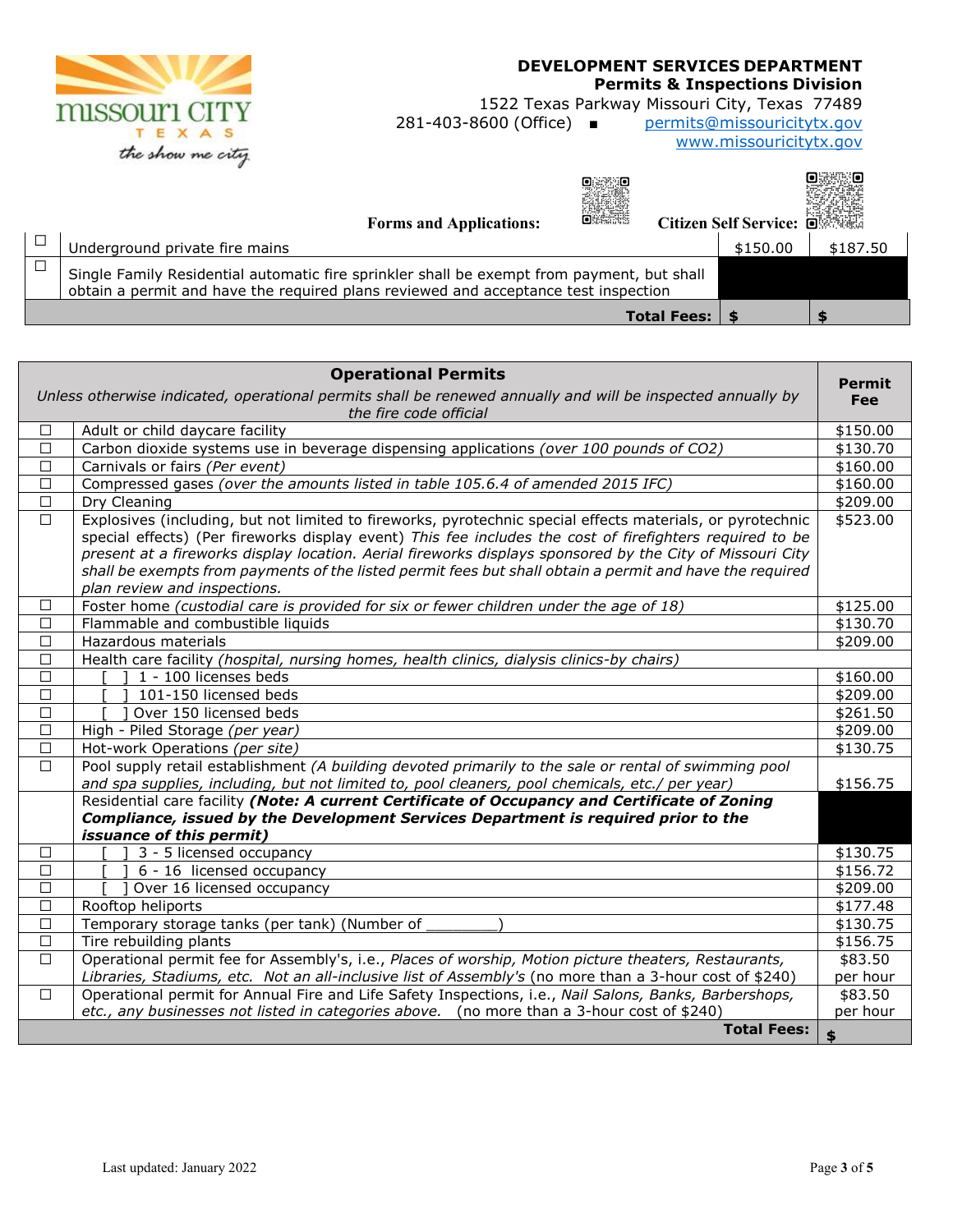

**DEVELOPMENT SERVICES DEPARTMENT Permits & Inspections Division**  1522 Texas Parkway Missouri City, Texas 77489 281-403-8600 (Office) ■ permits@missouricitytx.gov www.missouricitytx.gov



**nsansn** 

**Forms and Applications:** BERTHE Citizen Self Service: **C** 

# **FIRE PROTECTION SYSTEMS PLAN REVIEW SUBMITTAL CHECKLIST**

# **This list is not all-inclusive of the 2015 International Fire Code or Reference Standards requirements:**

A complete application includes the following:

## **All Application Types:**

- **□** Completed Fire Construction and Operational Application
- $\Box$  Three (3) sets of printed plans for all fire protection systems review
- **□** One (1) CD containing files in .pdf format
- **□** Copy of Installer's state license
- **□** Plan Review Fees

### **Fire Underground and hydrants**

- **□** Fire sprinkler system 13 or 13R with remote fire department connection; provide the location of the fire department connection within 100 ft. of a fire hydrant.
- □ Manufacture specification sheets for the remote fire vault, fire department connection, valves, fire hydrants, and pipe. Please use City Detail MC-14-17 for fire vault and MR-11-15 for fire hydrants.
- **□** Provide an illustration that shows the location of thrust blocks.
- **□** Specifications on thrust block construction and method of backfill using City Detail sheets: MC-15- 15, and MC-11-15.

#### **Fire Sprinkler Systems- 13, 13R, or 13D**

- □ Provide a floor plan of all rooms that include the locations of sprinkler heads within the area and whether the "small room rule" will be used within the room.
- **□** Fire flow calculation from nearest fire hydrants
- **□** Hydraulic calculations for the proposed system
- **□** Manufacturer specification sheets for valves, sprinkler heads, hangers, pipe, and other devices (i.e., jockey pumps, air compressors) proposed to be installed on the system.
- **□** Location of inspector test and drains.

#### **Fire Alarm Systems**

- **□** Sequence of operation
- $\Box$  Provide a floor plan of all rooms that includes all devices along with the Candela ratings, detector types, alarm initiating devices, and NAC circuits from FACP to EOL.